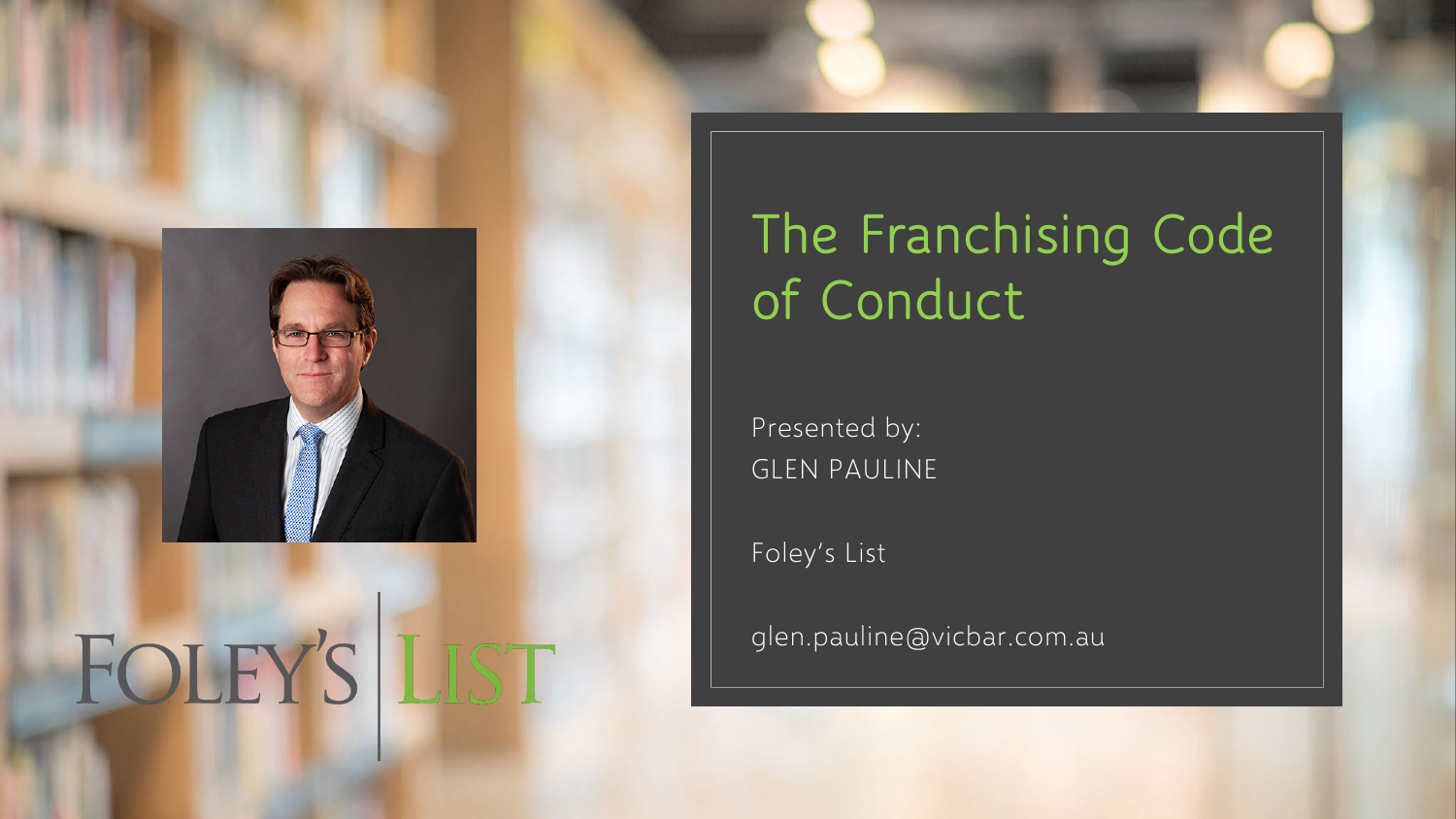#### **[Glen Pauline introduction]**

- Glen Pauline first signed the Bar Roll in 2001 and practices in commercial and workplace relations disputes and mediation, including employment law, industrial relations, franchising disputes and commercial contract disputes.
- Glen is experienced in all facets of litigation including drafting complex pleadings, witness statements and submissions, and appearing at interlocutory applications, mediations, conciliations, trials (alone and led) and appeals.
- Glen is a Nationally Accredited Mediator and a panel mediator for:
	- The Office of the Franchising Mediation Adviser (OFMA);
	- The Australian Small Business and Family Enterprise Ombudsman (ASBFEO);
	- The Victorian Small Business Commissioner (VSBC).

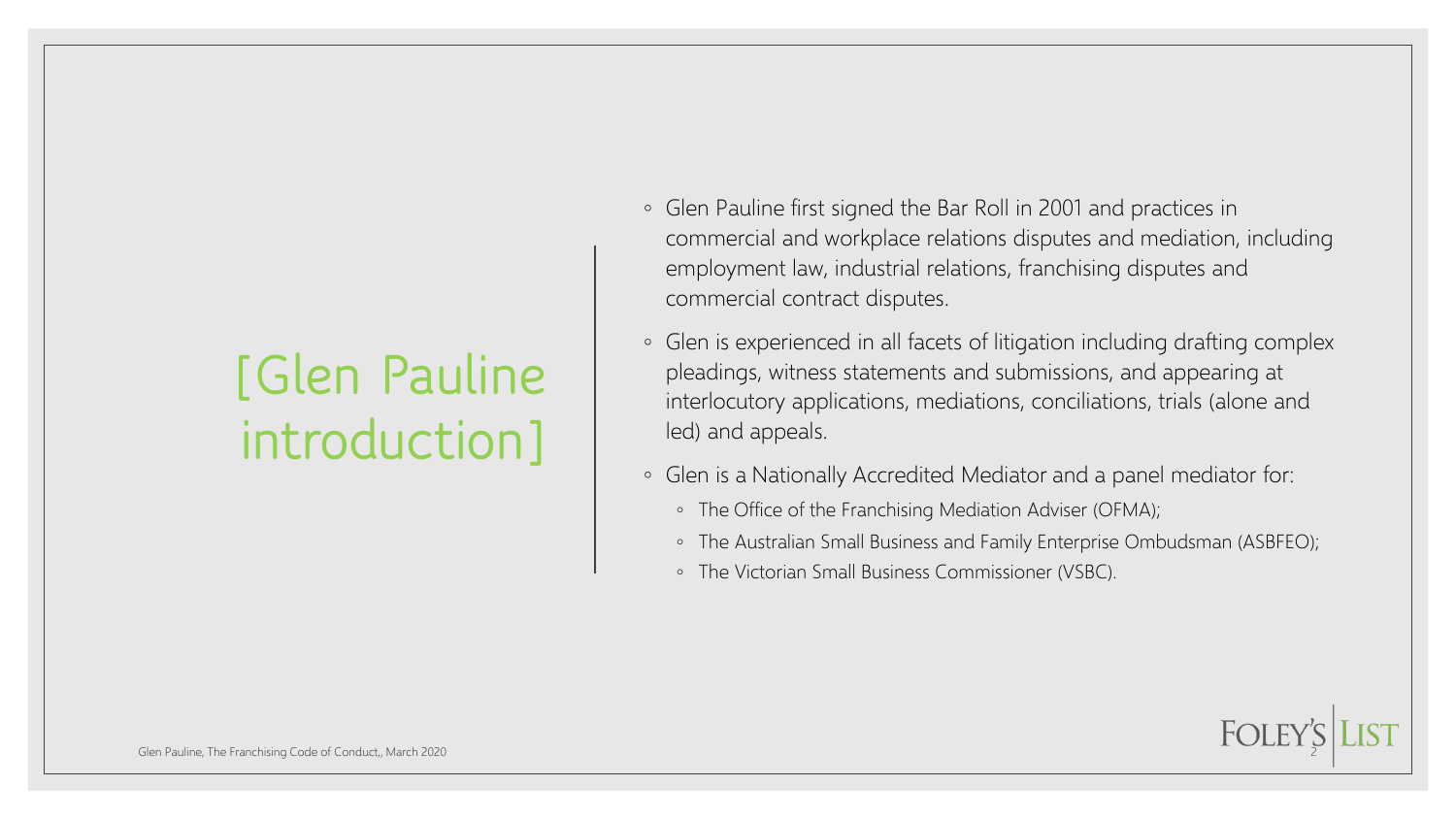### **[Synopsis]**

◦ Glen discusses Franchising and focuses on the New Franchising Code of Conduct, some case law concerning breaches of the Code, and key take outs from those decisions.

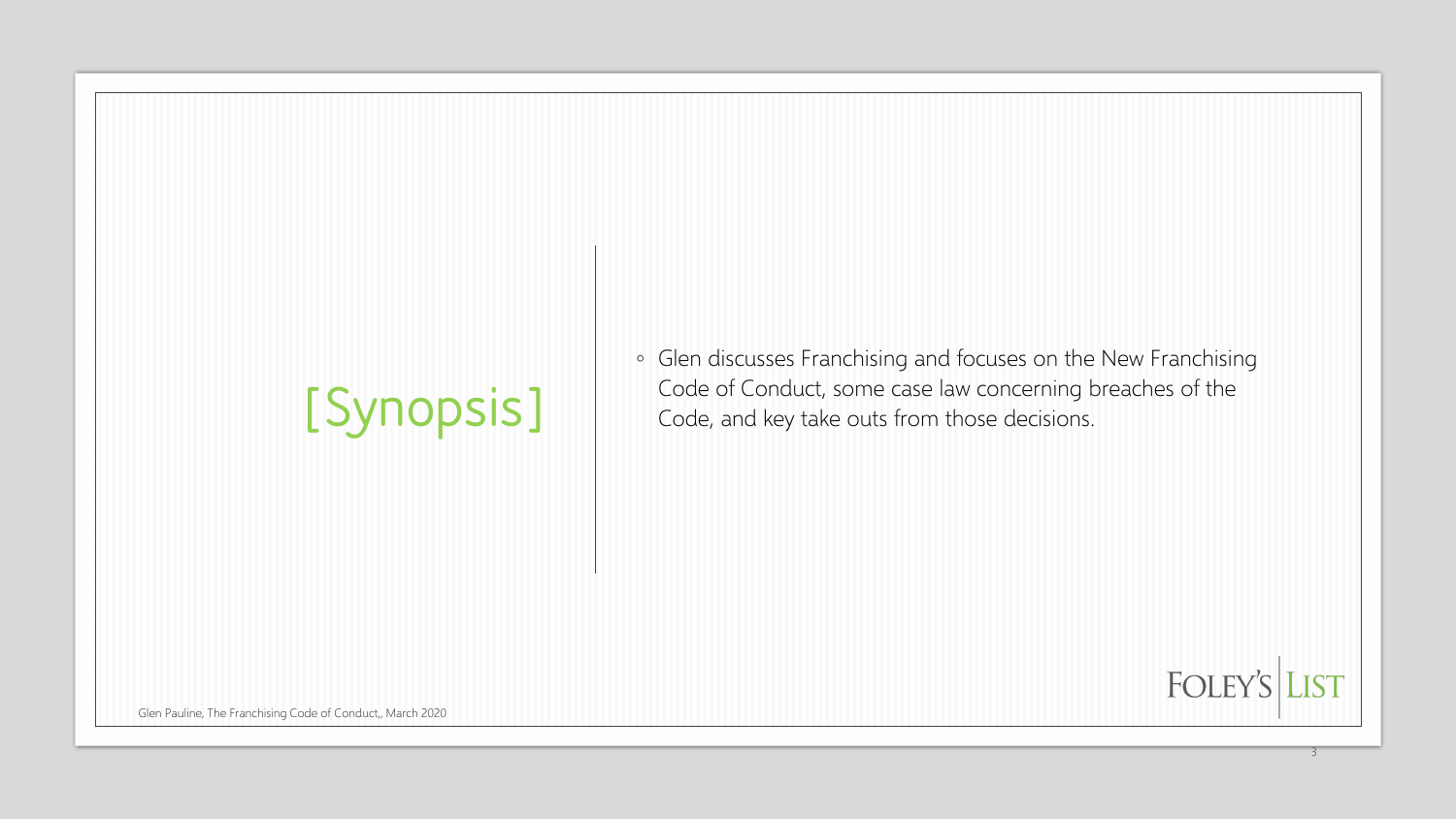#### **[The Franchising Code of Conduct]**

- What are the purposes of the Code?
- When does the Code apply?
- Mediation under the Code
- What approach do the Courts take to interpreting provisions of the Code?
- What is the effect of a Code breach by a franchisor?
- What kind of remedies have the Courts given for breaches of the Code?
- Can post-termination restraint clauses imposed on franchisees be valid under the Code?

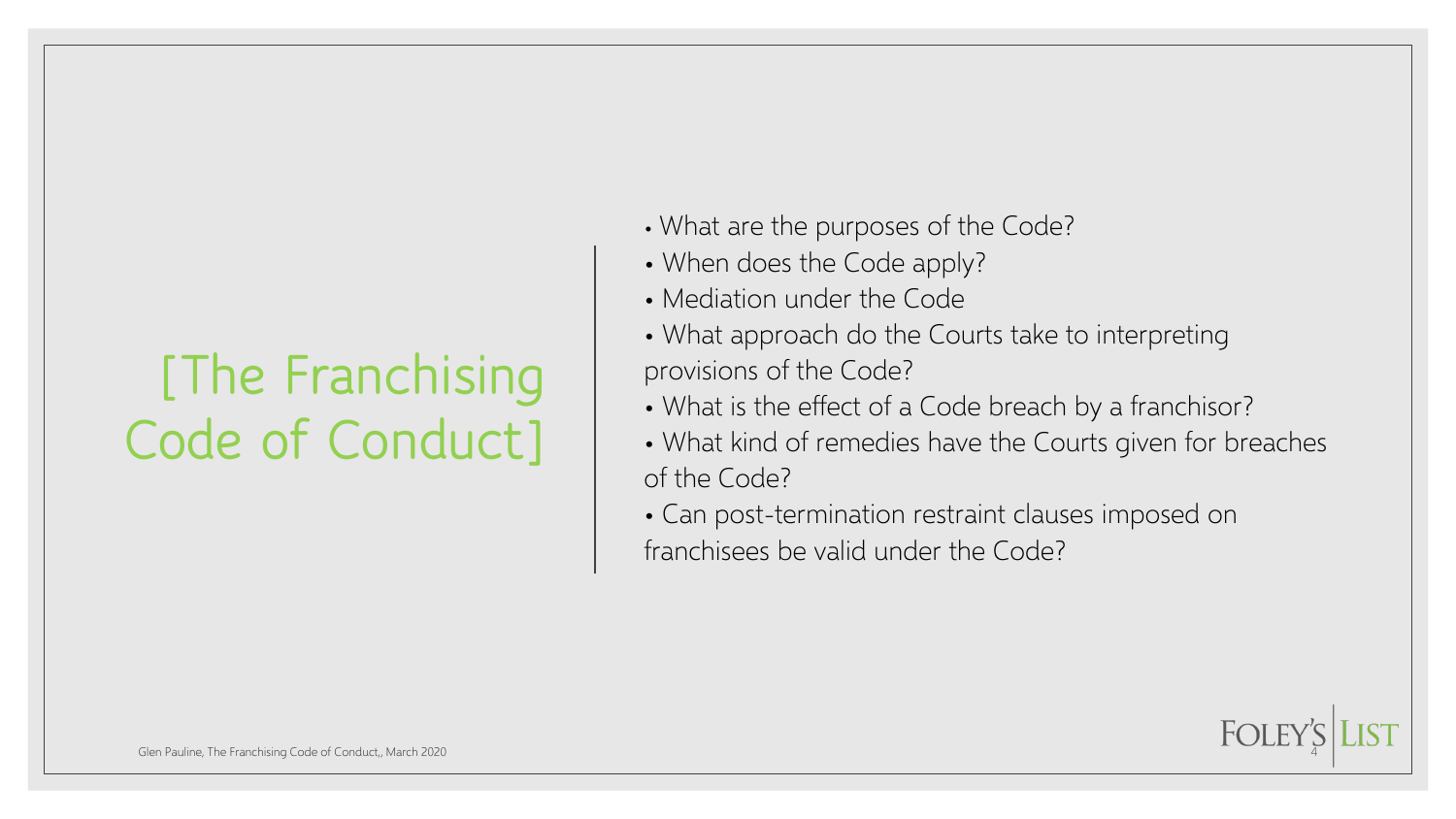### **[The 2015 major changes to the Code]**

- Introduced obligation to act in good faith (clause 6), that is subject to a civil penalty of 300 penalty units (\$54,000)
- Introduced 20 civil penalty provisions
- Introduced infringement notices
- Compulsory attendance at mediation, subject to civil penalty of \$54,000

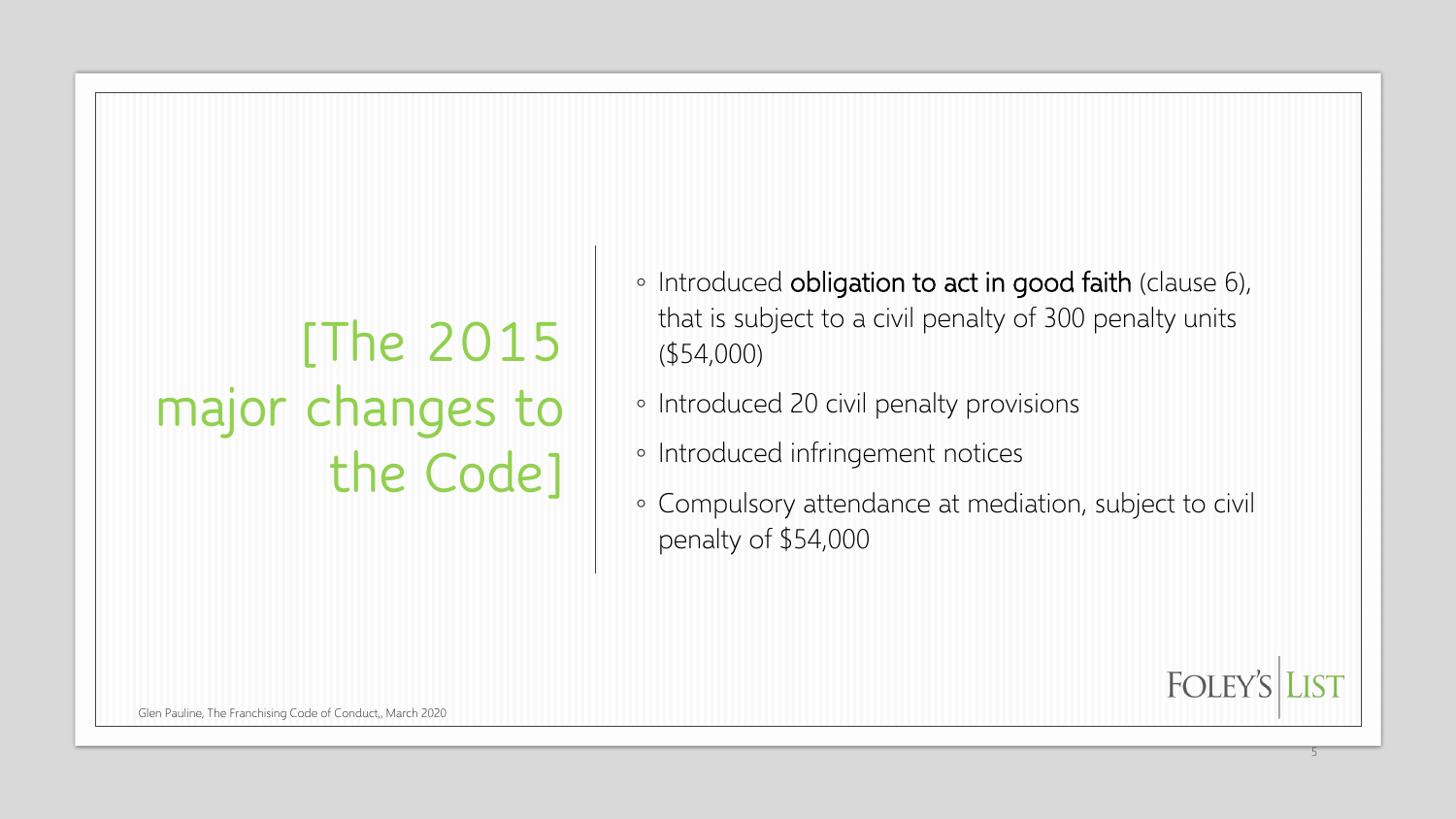**[***The New Code civil penalty provisions***]** 

There are 20 civil penalty provisions in the New Code, that broadly relate to failures by a franchisor:

#### ◦ to act in good faith

- create a Code compliant disclosure document
- update the disclosure document or provide it upon request
- provide pre-entry disclosure documents
- provide lease documents and information
- Failure to disclose a materially relevant fact
- Failure to provide reasonable written notice of proposed termination for breach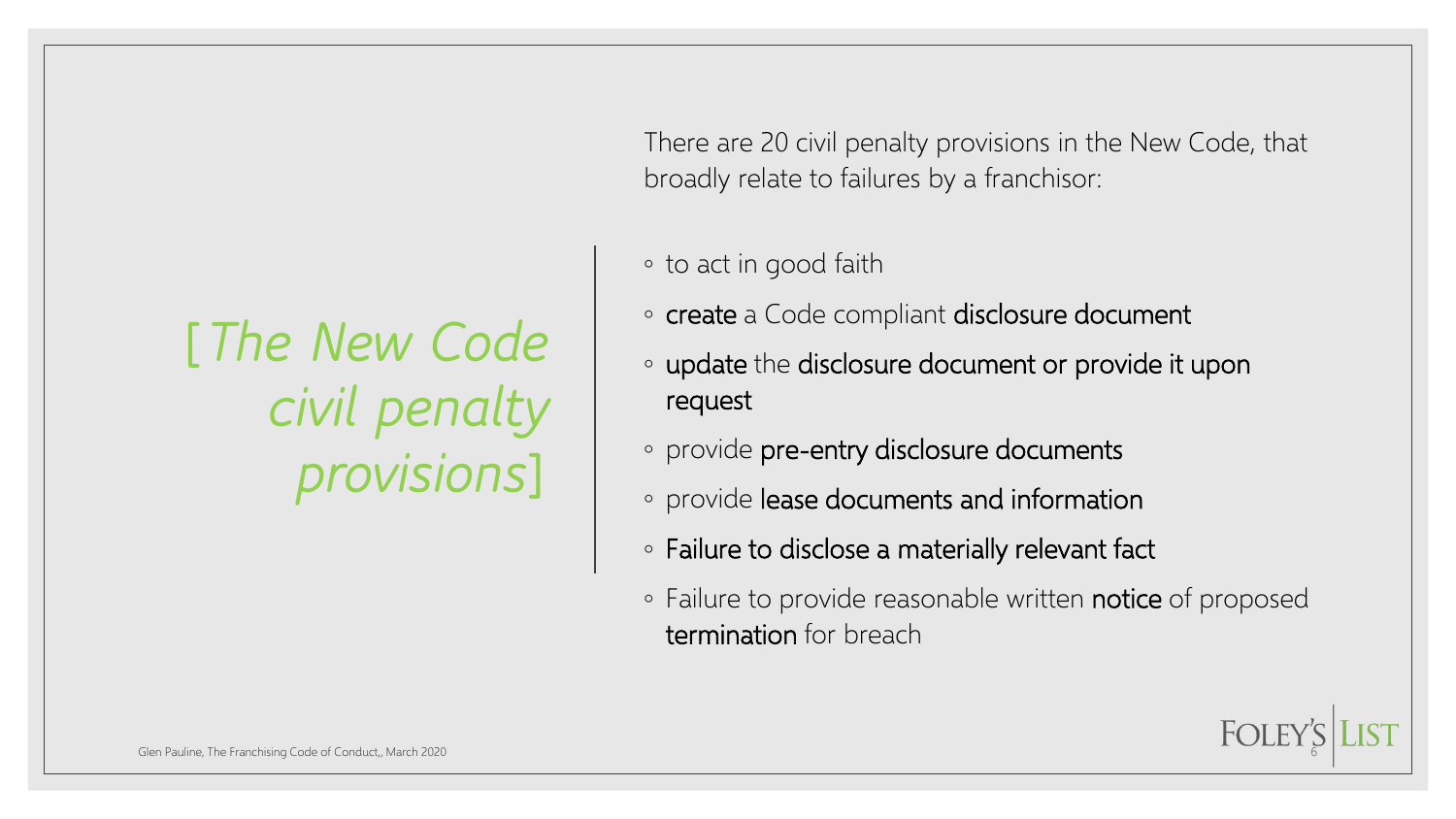**[***Obligation of good faith under the New Code: clause 6***]** 

(1) Applies to each party in respect of anything arising in relation to:

- $\checkmark$  The franchise agreement
- $\checkmark$  The Code
- (2) Applies to prospective franchisees, including:
	- $\checkmark$  Any dispute relating to the proposed agreement
	- $\checkmark$  the negotiation of a franchise agreement
	- $\checkmark$  The Code
- (3) Good faith essentially means:
	- $\checkmark$  Acting honestly and not arbitrarily
	- $\checkmark$  cooperating to achieve the purposes of the agreement



7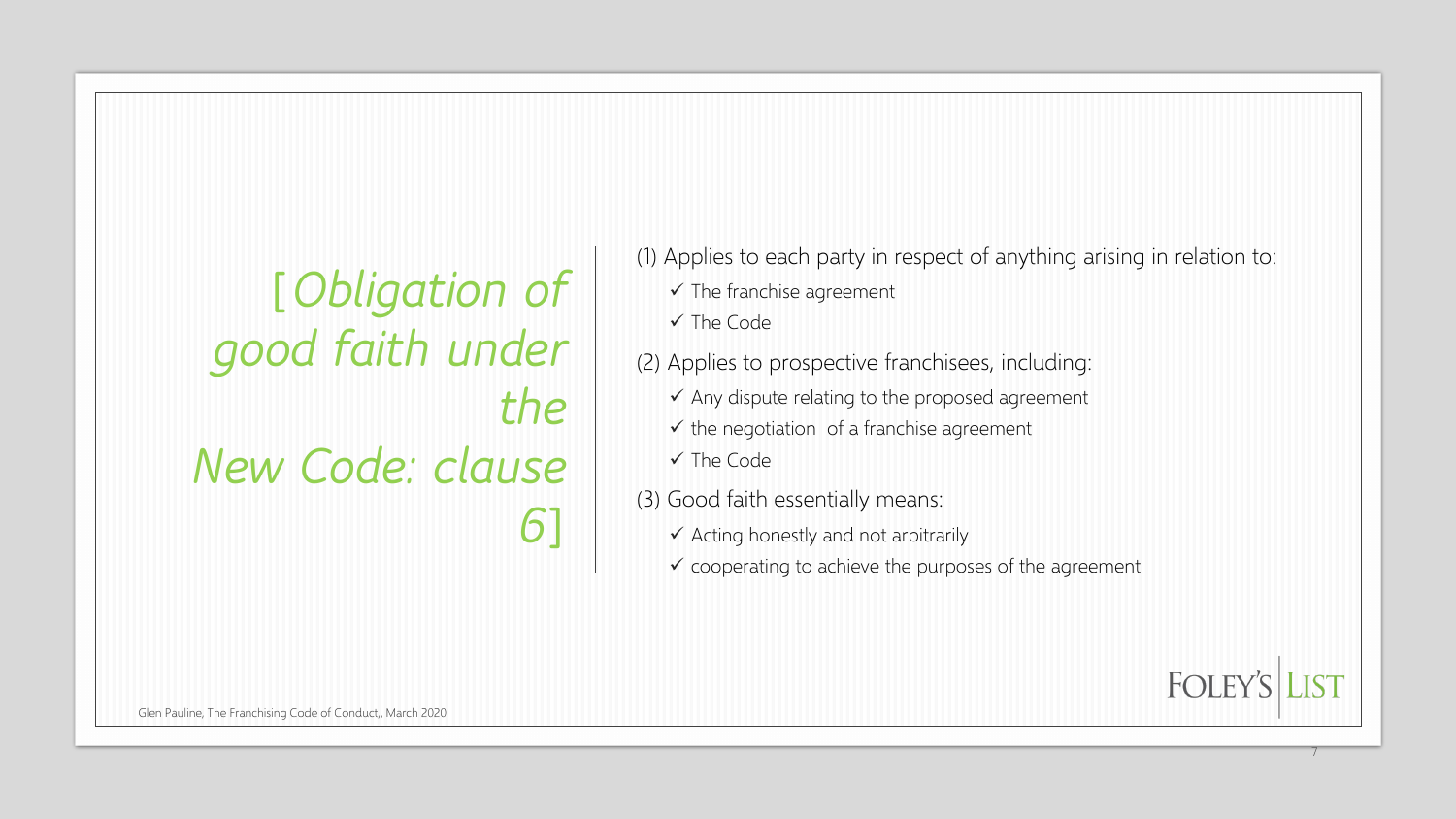#### **[***Disclosure***]**

In relation to **disclosure** of information to prospective franchisees, clause 8 (of the New Code) provides that the purposes of a disclosure document are:

- to give to a prospective franchisee, or a franchisee proposing to enter, renew or extend the scope of a franchise agreement, information from the franchisor to help the franchisee make a reasonably informed decision about the franchise; and also
- to give a franchisee current information from the franchisor that is material to the running of the franchised business.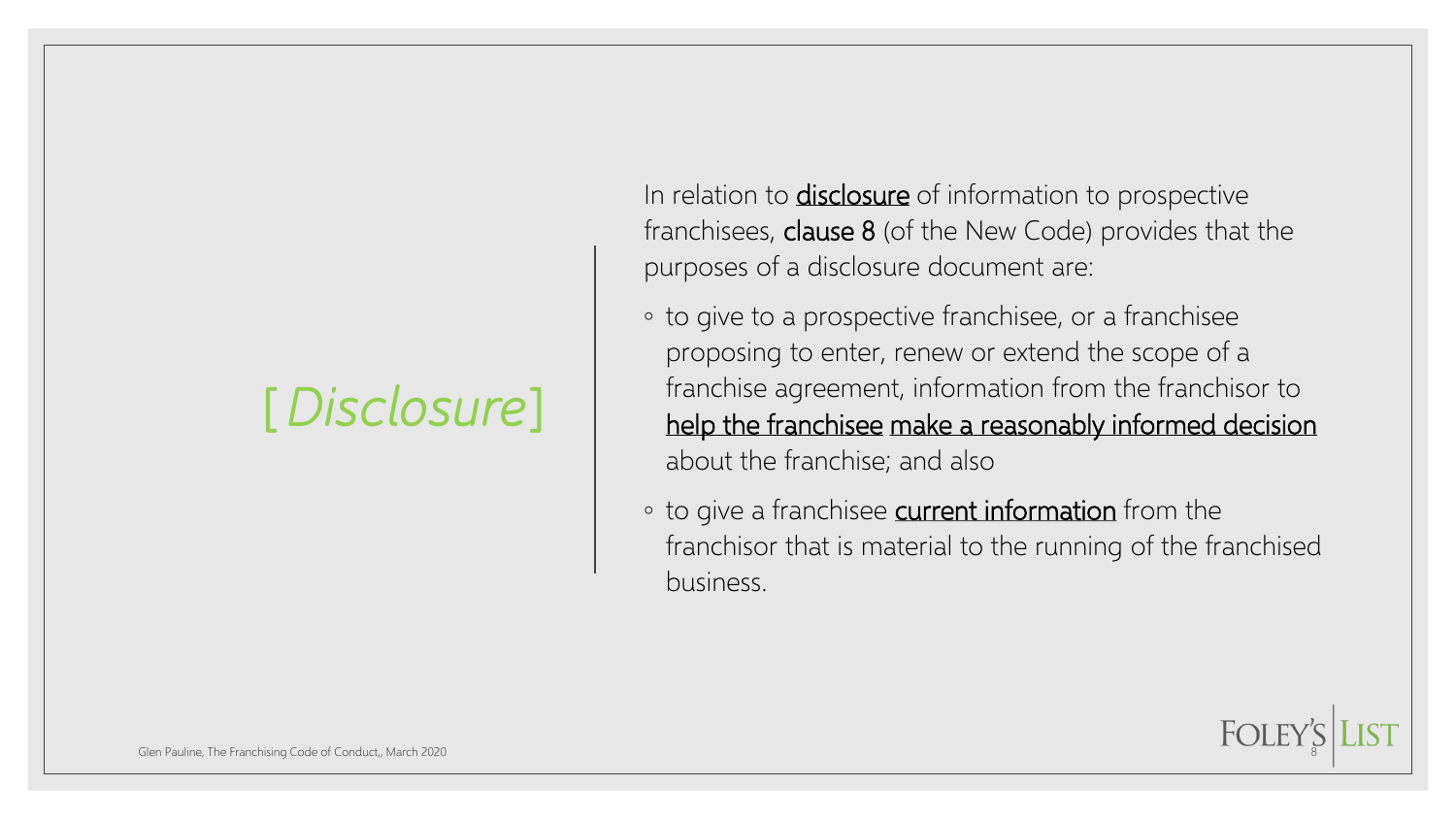#### **[Cases discussed]**

Master Education Services Pty Ltd v Ketchell [2008] 236 CLR 101

Dorrian v Rushlyn Pty Ltd [2013] FMCA 101

Workplace Safety Australia Pty Ltd v Simple OHS Solutions Pty Ltd

Wang v HACCP Cleaning Australia Pty Ltd [2016] SASC 161

Spar Licensing Pty Ltd v MIS Qld Pty Ltd [2014] FCAFC 50